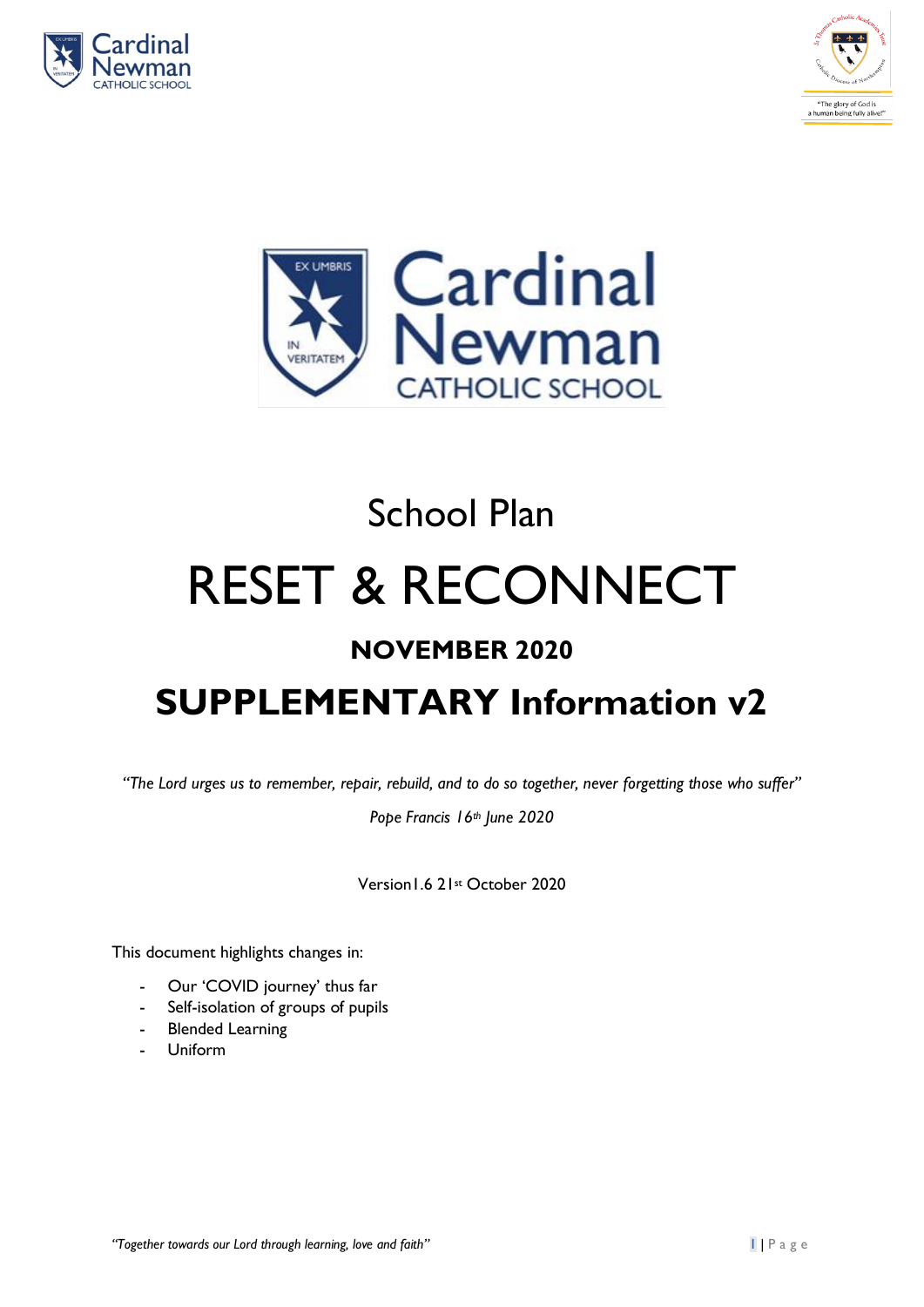



Since  $1$ <sup>st</sup> September we have run the school in as normal as a way as is possible during an international pandemic. Our basic principles (below) with which we have approached this term have not faltered.

#### **Basic Principles**

- to create as safe an environment as possible for staff and pupils
- Maintain the breadth and depth of the curriculum
- Enable pupils to study well and receive the specialist teaching that they are entitled to
- Enable pupils to make rapid progress in each of their subjects
- Provide environments to *reconnect* with friends and develop new friendships
- As a school *reset* our expectations of each other and the pupils

#### **Our 'COVID journey' thus far**

- 40: the number of school days the School has been fully open since 1 September 2020 (all of them)
- 1900+: the size of the School's onsite community
- 96%: pupil attendance across the Advent Term to date (greater than the same period for the previous year)
- 95%: staff attendance (greater than the same period for the previous year)
- 111: All teachers are prepared to deliver remote learning via MS Teams
- 4: the number of our own in house SLT COVID COBRA meetings to monitor and manage the risks associated with the pandemic
- 3: the number of confirmed COVID positive cases amongst our on-site community

We have had a tremendous start to the year. The above statistics are a clear indication of how well we are doing!

This document builds on all the prior documents and the organisation of the school remains much the same. As we learn more about managing the school and year groups during this pandemic it has become clear that we can 'tweak' our original plan to maximise the progress made and the safety of all our community.

We have really embraced the REST & RECONNECT theme of the year so far. We are striving for Great teaching, Great behaviour, Focus on Oracy, Kindness and developing Character. These are all key areas that we are addressing over the coming months and year. We are already delivering great lessons and behaviour has never been better at CNS.

#### **Positive cases of COVID-19**

If there is a positive case of COVID-19 in a year-group we will now no longer send home the whole year group. Classes are settled and we have comprehensive seating plans in each of the classrooms and should a pupil test positive for COVID-19, instead of requiring a whole year group to self-isolate it will only be:

- 1. All pupils who sit:
	- a. directly either side of the pupil, who has tested positive, in each of their classes
	- b. two pupils behind and the two pupils in front
	- ➔ Maximum of **SIX** pupils from each class that the pupil is in will therefore be sent home